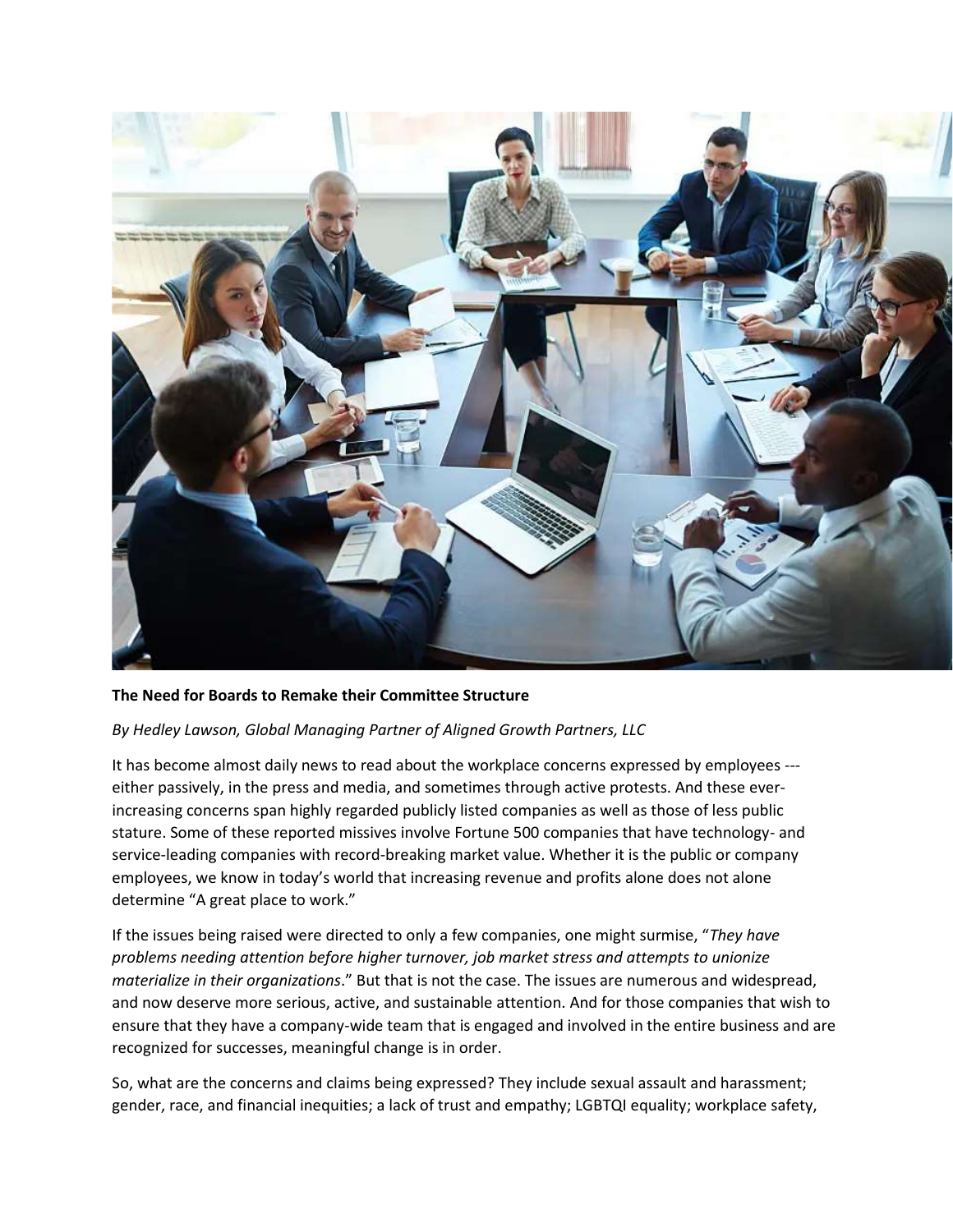personal health, and wellbeing; communications, inclusivity, and culture; and transparency and engagement. And not to be overlooked has been offensive and legally inappropriate behavior of some executives resulting in a leader's resignation or termination.

Given publicly expressed employee dissatisfaction and the related press coverage of these issues, consumers and shareholders are now asking, "*What is the board of directors doing about this*?"

With public board oversight by various agencies like the New York Stock Exchange (NYSE) and the National Association of Securities Dealers Automated Quotations (NASDAQ), along with similar organizations worldwide, boards have structured themselves with specific committees to address corporate guidance and oversight. The NYSE and NASDAQ for the most part require boards to have a Nominating and Governance Committee, an Audit Committee, and a Compensation Committee, each with specific, well-focused responsibilities and accountabilities. Should specific topics outside the scope of these committees arise, boards often establish a Special Committee to address issues that are outside of the purview of the established committees. And in some cases, boards infrequently have other committees noted in a 2016 study "The Structure of Board Committees" by the Harvard Business School. Of the eighteen other occasional committees found in this research, none were specifically focused on Human Capital Management or Organization.

# **So Why a Board Makeover Now?**

Historically, boards have left employee related issues to the executive suite and the management team to address and resolve. But with greater public visibility of corporate success and shortcomings, along with widely reported legal implications, we see CEOs along with their management team squarely accused of violations of law and perceived disregard for wide-ranging people issues. One must now ask, is this the time for boards to revisit their board structure and committee responsibilities.

# **The "New" Need of Boards**

With the long and increasingly critical list of organizational and employee imperatives associated with corporate policies, human behavior, and other serious issues, boards are now being drawn into more human capital and organizational issues. Shareholders and investors may well increasingly express their concerns regarding the lack of board involvement. Lack of attention and focus on these issues is by no means "the new normal." Boards must now thoughtfully and transparently reinvigorate the human contract with their employees. The imperative is now present for boards to require greater visibility by management in organizational issues and risks. To do so without diluting the current board committee structure and fiduciary requirements, it is now time for boards to establish an Organization Committee.

A new board Organization Committee would bring the ability to provide further insight and focused oversight into critical human capital areas, all of which are essential to the successful operation of the company as well as enabling the business to become more agile and transformative for sustainable success. These important areas would include organizational communications; trust, culture and architecture; safety and well-being; talent acquisition and retention; diversity and equality; inclusion and engagement; learning, professional development and succession planning; performance alignment and accountability; and other areas identified as important by employees and shareholders

Forming a new Organization Committee is not something to be taken lightly by a board of directors. While it may seem inviting to continue forward with greater management transparency and reporting,